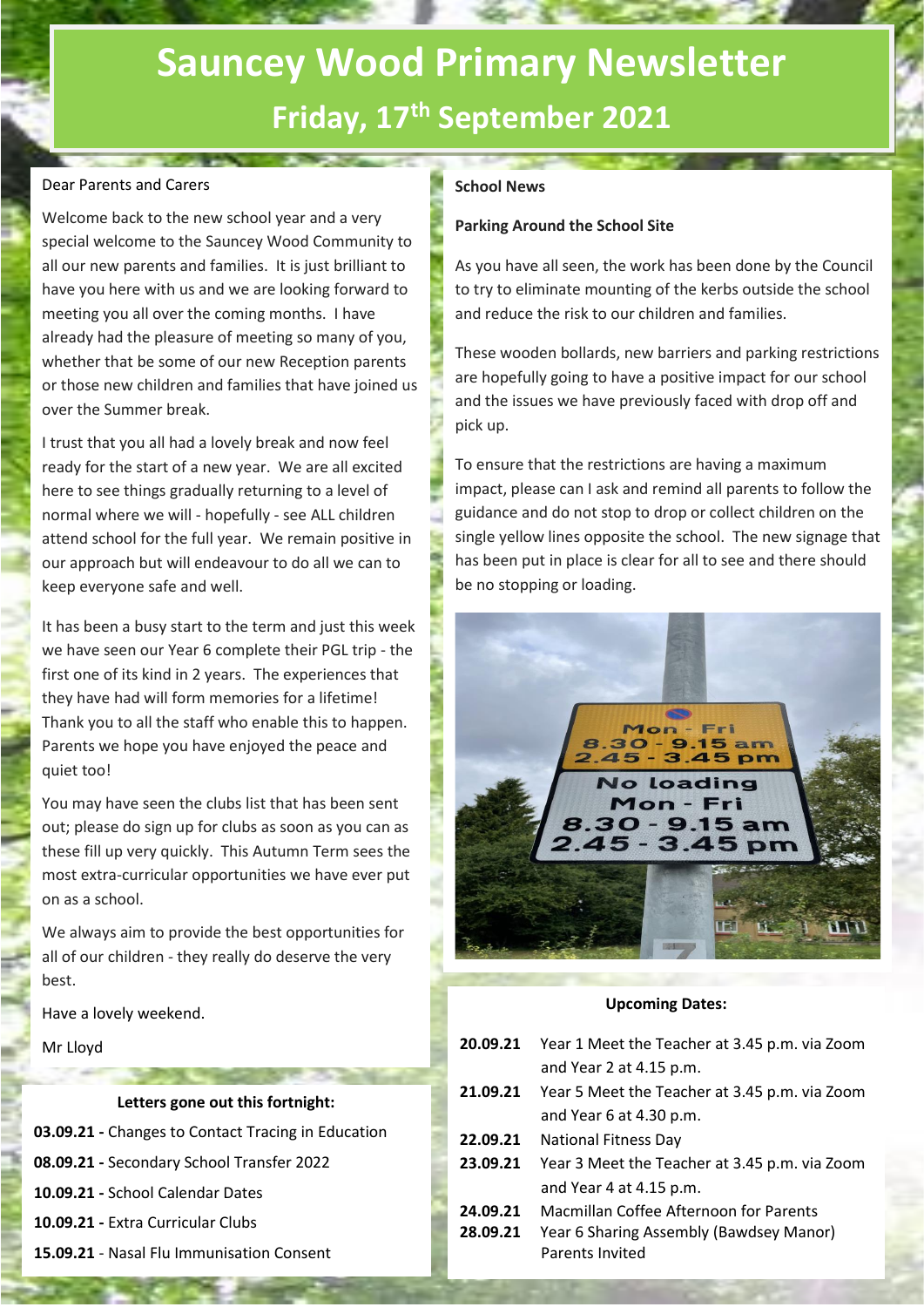#### **Governor Corner**

Hi Everyone, we just wanted to use this first Newsletter to introduce ourselves and welcome you back to school, in particular those families who are just starting at Sauncey Wood. We were delighted to hear of the large number of new joiners, both in Reception and further up the school; we hope the children are settling in well and have enjoyed their first couple of weeks at Sauncey Wood.

As you may know, the Governing Body is responsible for:

- planning the strategic direction of the school;
- making sure public money is well spent; and
- holding school leadership to account for the educational performance of its pupils.

We do this through a range of methods: regular meetings where we review internal and external reports regarding academic and financial performance, visiting the school, talking to the children and staff, and regular surveys to gather opinions from parents and carers - which are then used to help with planning and driving continuous improvement. We are not all education experts, and neither are we involved in the operational, day-to-day running of the school; we bring knowledge and skills from other sectors, for example strategic leadership and accountability, compliance, finance, data analysis, HR and organisational structure.

We are looking forward to introducing some new Governors soon, and will be updating our page on the school website in the next few weeks, but in the meantime please feel free to take a look if you would like to find out more about us - [https://www.saunceywood.herts.sch.uk/governing-body.](https://www.saunceywood.herts.sch.uk/governing-body) Once again, welcome (back) to Sauncey Wood!

Bridgett Pymm & Colin Noakes Co-Chairs of the Governing Body

#### **FRIEND'S NEWS**

Welcome back to a new year at Sauncey Wood and a big welcome to all our new families. We hope you all had a good Summer.

We've got lots of exciting fundraisers coming up throughout the year which we can't wait to share with you so keep your eyes peeled!!

Please can we make a plea that you sign up to Classlist and download the app. It really does make life easier for everyone as it means we can be cashless as much as possible and you can pay for tickets etc. from your own home without needing to find someone on the playground. It is quick and easy to do. A reminder, School Gateway is for school things like school dinners and school run events. Classlist is for all the FoSW fundraisers.

Please do let us know any ideas you have for fundraisers and if anyone wants to run an event then let us know, we'd love to hear from you!! You can find us on Facebook - Friends of Sauncey Wood, on Instagram friendsofsaunceywoodschool and on email - [friends@saunceywood.herts.sch.uk](mailto:friends@saunceywood.herts.sch.uk) .

Many thanks

Clare and Gemma